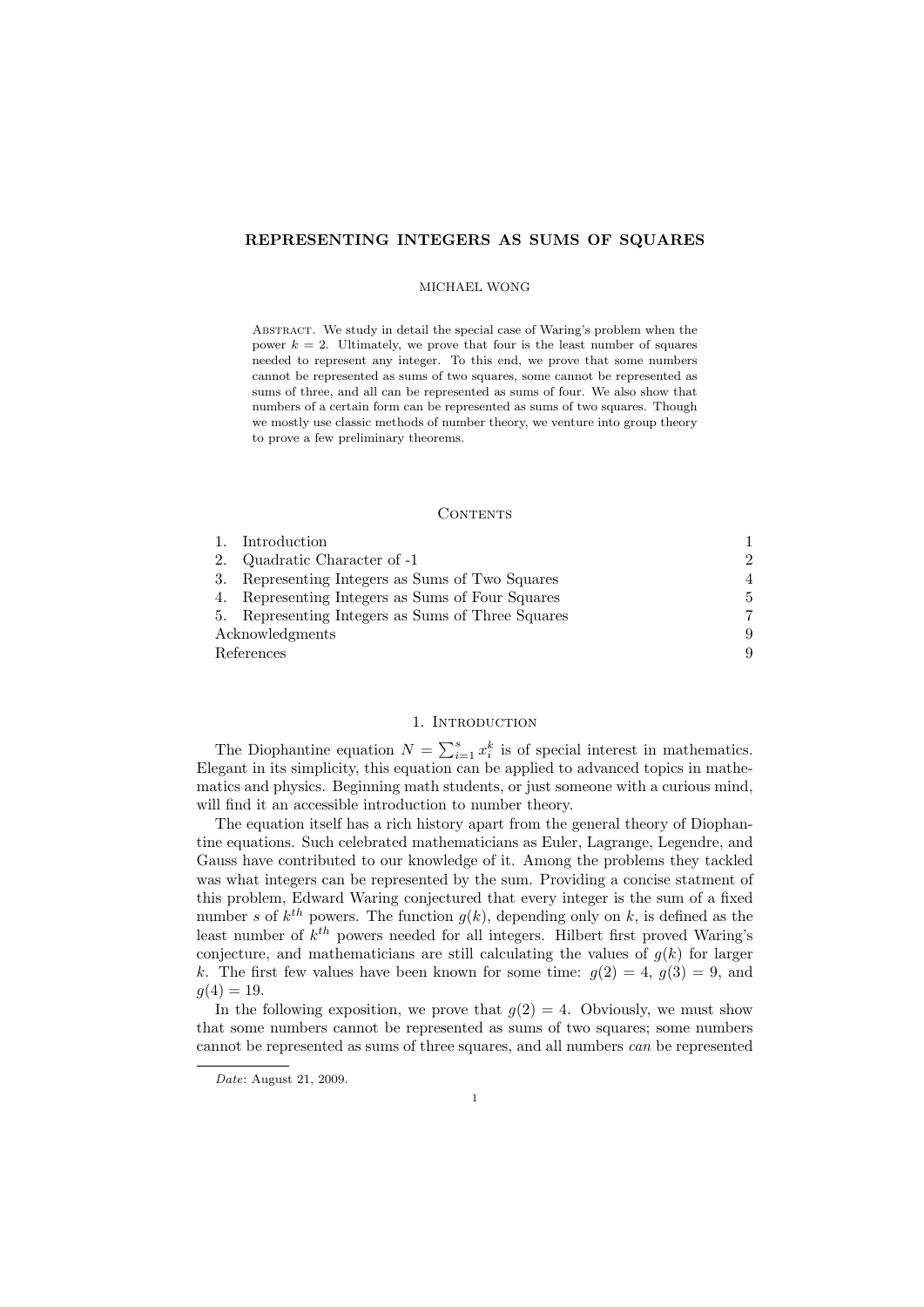#### 2 MICHAEL WONG

as sums of four squares. Along the way, we also prove that numbers satisyfing certain conditions can be represented as sums of two squares. Throughout, we assume the reader has a basic understanding of congruences, quadratic residues, fields, and groups.

# 2. Quadratic Character of -1

For the two- and four-square theorems, we must know whether  $-1$  is a quadratic residue modulo the prime p. Our approach to this point involves a few basic theorems in field theory and group theory.

First, we establish the relation of congruence to finite fields. Let  $\mathbb{Z}_p$  be the set of all congruence classes modulo  $p$ . We denote the congruence class corresponding to an integer n as  $[n]$ . Clearly, the set consists only of p elements. Now, we define addition and multiplication on these elements in the usual manner:

$$
[m] + [n] = [m+n]
$$

$$
[m] \cdot [n] = [m \cdot n]
$$

Then  $\{\mathbb{Z}_p, +, \cdot\}$  is a field, as is easily verified. For convenience, we represent [0] by 0 and every other congruence class by its least postive residue, allowing us to write  $\mathbb{Z}_p = \{0, 1, \ldots, p-1\}.$ 

Let  $\mathbb{Z}_p^* = \mathbb{Z}_p \setminus \{0\}$ . From the fact that  $\{\mathbb{Z}_p, +, \cdot\}$  is a field, we can immediately deduce that  $\{\mathbb{Z}_p^*, \cdot\}$  is an abelian group. We call this group the *multiplicative group* of  $\mathbb{Z}_n$ . Let us examine its structure in a general context. For any x in a group G, we define the *order* of x as the least positive integer n such that  $x^n = 1$  and denote it as  $ord(x) = n$ . It is easily shown that the elements  $x^0, x^1, \ldots, x^{n-1}$  are distinct and, combined with the operation  $\{\cdot\}$ , make an abelian subgroup of G, denoted as  $G'$ . We say that  $G'$  is the cyclic subgroup generated by x. Thus, we arrive at an alternative definition of the order of  $x$ : the order of  $G'$ .

We recall here the definition of 'quadratic residue' in the special case that the modulus is prime:

**Definition 2.1.** The element a of  $\mathbb{Z}_p^*$  is a quadratic residue (mod p) if the polynomial  $\lambda^2 - a$  has a zero over the field  $\mathbb{Z}_p$ . Otherwise, a is a quadratic non-residue.

To determine the quadratic character of  $-1$ , we need to prove that the the multiplicative group of  $\mathbb{Z}_p$  is cyclic. In the trivial case  $p = 2, -1$  is a quadratic residue. Now, assuming p is odd and  $\{\mathbb{Z}_p^*, \cdot\}$  is cyclic, let x be a generator of the group. So  $x^{p-1} = 1$ , implying that  $x^{\frac{1}{2}(p-1)} = p-1 \equiv -1 \pmod{p}$ . Clearly, then,  $-1$  is a quadratic residue if and only if  $P = \frac{1}{2}(p-1)$  is even. P is even for all primes congruent to 1 and odd for those congruent to 3 (mod 4). Therefore, we have the following proposition:

**Proposition 2.2.** Suppose p is an odd prime.  $-1$  is a quadratic residue (mod p) if and only if p is of the form  $4k + 1$ .

We proceed to the theorems necessary to prove this statement.

**Lemma 2.3.** Suppose x, y are elements of the abelian group  $\{G, \cdot\}$ . Furthermore, suppose  $ord(x) = a$ ,  $ord(y) = b$ , and  $(a, b) = 1$ . Then  $ord(xy) = ab$ .

*Proof.* Let  $ord(xy) = j$ . j must divide ab, for  $(xy)^{ab} = x^{ab}y^{ab} = 1$ . By contradiction, assume  $j < ab$ .  $j | ab$  and  $(a, b) = 1$  implies that  $j | a$  or  $j | b$ . Without loss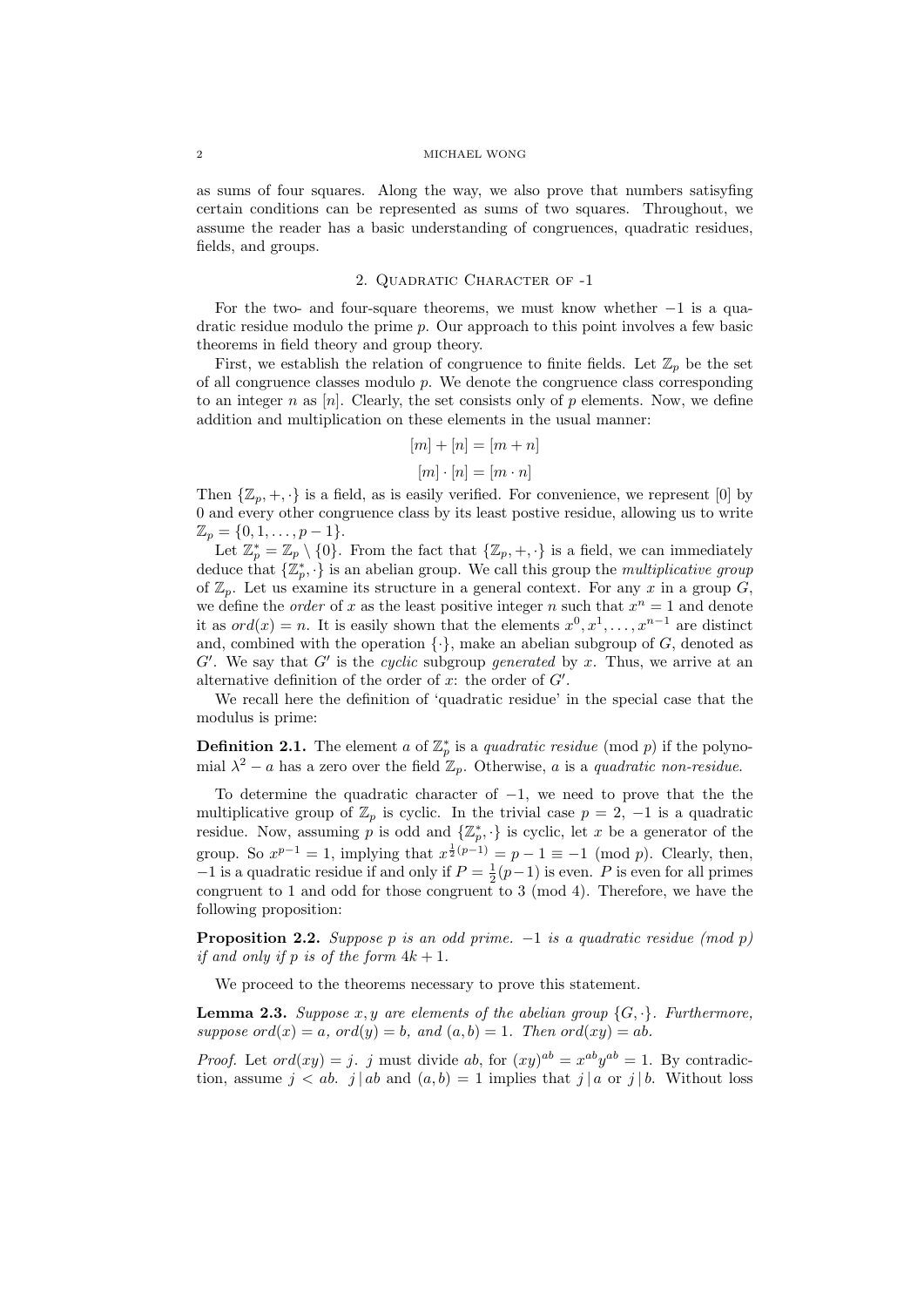of generality, assume the latter.  $(xy)^j = x^j y^j = 1$ , implying that  $y^j = (x^j)^{-1}$ . Raising both sides to the *ath* power, we have  $y^{aj} = (x^{aj})^{-1} = 1$ . Because j | b, the order of  $y^j$  is  $b/j$ . So a must be a multiple of  $b/j$ ; that is, for some integer m, we have  $a = m(b/j)$ , contradicting our assumption that  $(a, b) = 1$ . A similar argument follows if we assume  $i | a$ . Therefore,  $i = ab$ .

This lemma leads to its own generalization. In the next lemma, we remove the condition that  $(a, b) = 1$ .

**Lemma 2.4.** Suppose x, y are elements of the abelian group  $\{G, \cdot\}$ . Furthermore, suppose  $ord(x) = a$  and  $ord(y) = b$ . Then there exists  $z \in G$  such that  $ord(z) =$  $lcm(a, b)$ .

*Proof.* For the moment, assume that there exist m and n such that  $m | a$  and  $n | b$ ,  $(m, n) = 1$ , and  $mn = lcm(a, b)$ . We will prove afterwards that m and n exist. So  $\mathrm{ord}(x^{a/m}) = m$  and  $\mathrm{ord}(y^{b/n}) = n$ . By the previous lemma,  $\mathrm{ord}(x^{a/m}y^{b/n}) = mn$ .

Now, we shall construct  $m$  and  $n$ . Consider  $a$  and  $b$  in standard form:

$$
a = \prod_{i \in \mathbb{N}} p_i^{\alpha_i}
$$

$$
b = \prod_{i \in \mathbb{N}} p_i^{\beta_i}
$$

For each *i*, if  $\alpha_i < \beta_i$ , divide *a* by  $p_i^{\alpha_i}$ ; if  $\alpha_i > \beta_i$ , divide *b* by  $p_i^{\beta_i}$ ; if  $\alpha_i = \beta_i$ , perform either operation. In the end, we are left with two numbers satisfying the conditions for m and n.

It may be helpful to illustrate this construction of  $m$  and  $n$  by a numerical example.

**Example 2.5.** Suppose  $a = 120$  and  $b = 36$ . In standard form,

$$
a = 120 = 5 \cdot 3 \cdot 2 \cdot 2 \cdot 2
$$

$$
b = 36 = 3 \cdot 3 \cdot 2 \cdot 2
$$
Completing the procedure in the previous lemma, we have

$$
m = 40 = 5 \cdot 2 \cdot 2 \cdot 2
$$

$$
n = 9 = 3 \cdot 3
$$

with  $mn = 360 = lcm(120, 36)$ . The reader may easily verify that m and n satisfy the other conditions in Lemma 2.4.

From the previous lemma, we can immediately draw an important conclusion that will help us in the next and final theorem. Suppose  $x$  and  $y$  are elements of the abelian group  $\{G, \cdot\}$ , and suppose  $ord(x) = a$  and  $ord(y) = b$ . Then  $a \mid b, b \mid a$ , or there exists  $z \in G$  such that  $ord(z) > a, b$ .

# **Theorem 2.6.** The multiplicative group of  $\mathbb{Z}_p$  is cyclic

*Proof.* Let k be the highest order of all elements in  $\mathbb{Z}_p^*$ . Consider the polynomial  $\lambda^{k} - 1$  over the field  $\mathbb{Z}_{p}$ . By what we just stated, the order of any element in  $\mathbb{Z}_p^*$  divides k. Therefore, every such element is a zero of the polynomial, implying  $k \geq p-1$ . But the order of an element of a group cannot be greater than the order of the group. So  $k = p - 1$ , and any element whose order is k is a generator of  $\{\mathbb Z_p^*$ , ·}.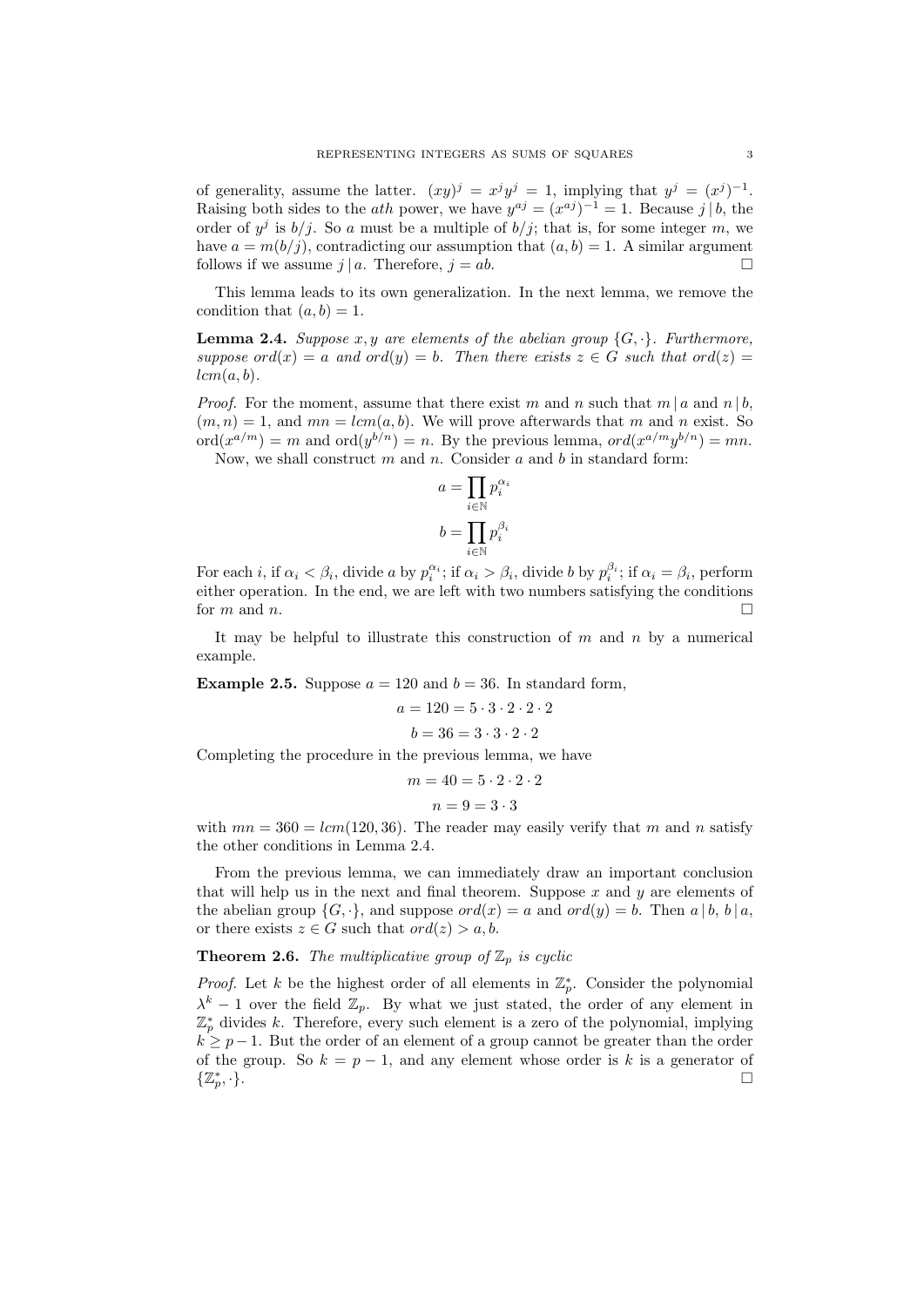#### 4 MICHAEL WONG

By what was discussed before Lemma 2.3, this theorem implies Proposition 2.2.

## 3. Representing Integers as Sums of Two Squares

To familiarize the reader with the problem, we begin with a simple geometric interpretation of the Diophantine equation

$$
(3.1)\qquad \qquad N = x^2 + y^2
$$

Consider a circle with radius N, centered at  $(0,0)$  in  $\mathbb{R}^2$ . Then N can be represented as a sum of two integer squares if and only if there exist integer coordinates  $(x, y)$ on the circle. Obviously, if the coordinates  $(x, y)$  in the first quadrant satisfy Equation 3.1, then  $(-x, y)$ ,  $(-x, -y)$ , and  $(x, -y)$  are also solutions. Because they differ only in sign, these solutions are *not essentially distinct*.

Clearly, not all circles of radius N have points of integer coordinates. Our task for this section is to develop a criterion for two-square representability. The first step is to demonstrate a necessary condition for a number to be representable.

**Theorem 3.2.** Suppose  $p = 4k + 3$  is prime. If a number N divisible by p is a sum of two squares, then the power of p in the standard form of  $N$  is even.

*Proof.* Let  $N = x^2 + y^2$ . Observe that  $p \mid N$  implies  $x^2 \equiv -y^2 \pmod{p}$ . We know from Proposition 2.2 that -1 is a quadratic non-residue (mod  $p$ ). Thus, the only possible solutions to the congruence are  $x \equiv y \equiv 0 \pmod{p}$ . Then  $p | x$  and  $p | y$ , implying  $p^2 | N$ . Now, let  $N = p^2d$ . By the same argument,  $p | d$  implies  $p^2 | d$ . Therefore, any divisor of N divisible by p is divisible by  $p^2$ . So the power of p in the standard form of N is even.

An immediate corollary of this theorem is that *any* number of the form  $4k + 3$ is not representable. The proof is left as an exercise for the reader.

We now want to show that the conclusion of Theorem 3.2 is also a sufficient condition. Reformulating the statement accordingly, we have the following criterion:

**Theorem 3.3** (Two-Squares Theorem). A number  $N$  is a sum of two squares if and only if the power  $a_i$  of a factor  $p_i = 4k + 3$  in the standard form of N is even.

The proof of the remaining half of this theorem is greatly simplified by an identity,

(3.4) 
$$
(a^2 + b^2)(c^2 + d^2) = (ac + bd)^2 + (ad - bc)^2
$$

By this equation, if each factor in the standard form of a number is representable, then the number itself is representable. So let us examine the standard form of a number N satisfying the condition of the theorem. Trivially,  $2 = 1^2 + 1^2$ , so any power of 2 is representable. By assumption, the power  $a_i$  of a prime  $p_i = 4k + 3$  is even, so  $p_i^{a_i}$  is representable. All other primes are of the form  $4k+1$ . Therefore, to prove Theorem 3.3, we must show that a prime  $p = 4k + 1$  is a sum of two squares.

Our method to prove the last statement is Fermat's 'method of descent.' First, we prove that a multiple of  $p$  is representable. Second, we prove that the least representable multiple is  $p$  itself.

**Theorem 3.5.** A prime  $p = 4k + 1$  is a sum of two squares.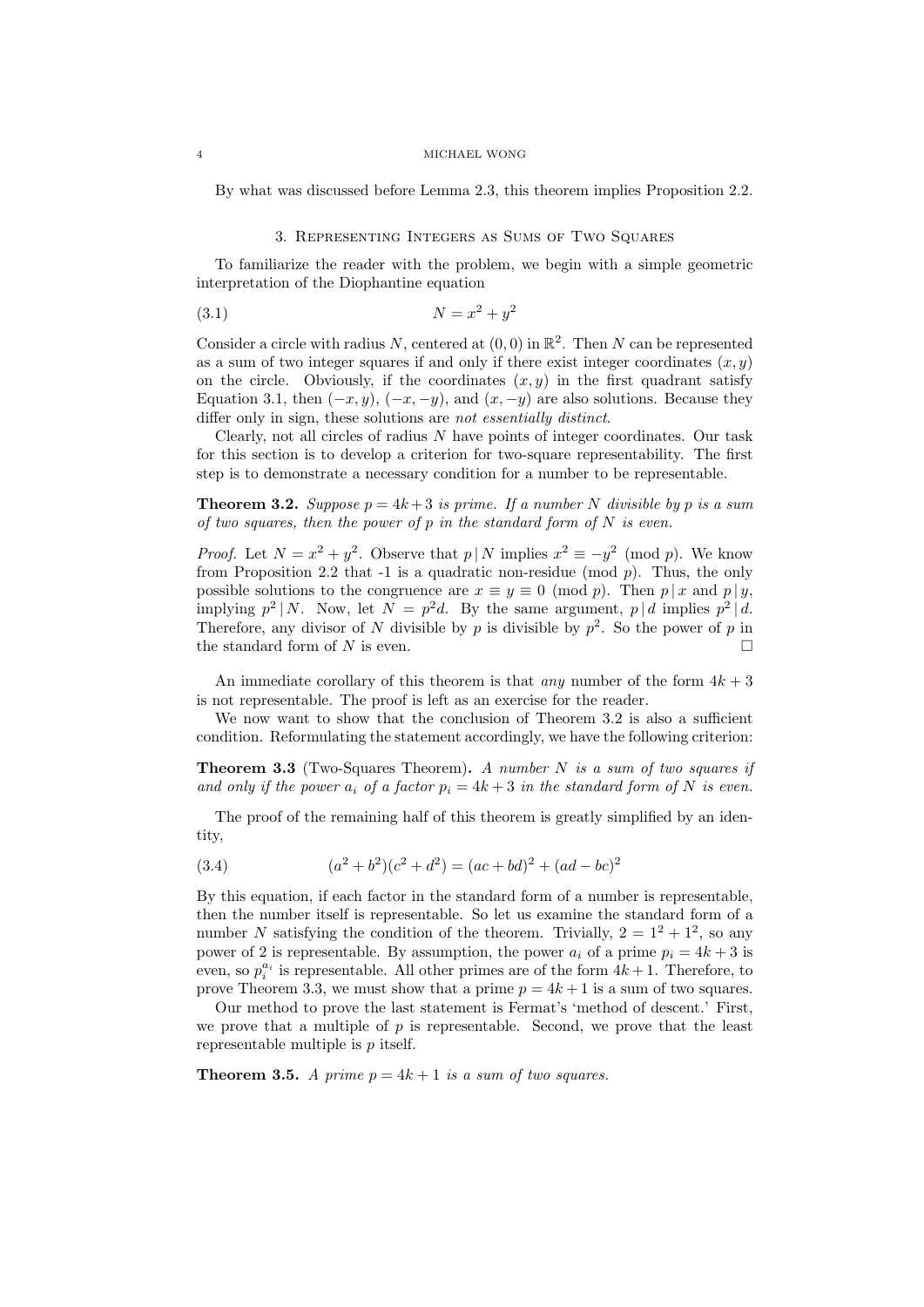*Proof.* By Proposition 2.2, -1 is a quadratic residue (mod  $p$ ). Therefore, the congruence  $z^2 + 1 \equiv 0 \pmod{p}$  is soluble. So there exists  $m > 0$  such that  $mp = z^2 + 1^2$ . Now, consider the more general congruence,  $x^2 + y^2 \equiv 0 \pmod{p}$ . Let  $x_1, y_1$  be residues of x, y (mod p) such that  $|x_1|, |y_1| < \frac{1}{2}p$  Then

(3.6) 
$$
0 < m = \frac{1}{p}(x_1^2 + y_1^2) < \frac{1}{p}(\frac{1}{2}p^2) < p
$$

Let  $m = m_0$  be the least value for which mp is representable as a sum of two squares.

$$
(3.7) \t m_0 p = x_1^2 + y_1^2
$$

By contradiction, assume  $m_0 > 1$ . Let  $x_2, y_2$  be residues of  $x_1, y_1 \pmod{m_0}$  such that  $|x_2|, |y_2| \leq \frac{1}{2}m_0$ . Observe that

$$
x_2^2 + y_2^2 \equiv x_1^2 + y_1^2 \equiv 0 \pmod{m_0}
$$

This implies that there exists  $r$  such that

$$
(3.8) \t m_0 r = x_2^2 + y_2^2
$$

We wish to show that  $r \neq 0$ . If  $r = 0$ , then

$$
x_2 = y_2 = 0 \Rightarrow m_0 \, | \, x_1, \, m_0 \, | \, y_1 \Rightarrow m_0^2 \, | \, m_0 p \Rightarrow m_0 \, | \, p
$$

But by Equation 3.6,  $m_0 < p$ , and by assumption,  $1 < m_0$ . So  $r = 0$  contradicts that  $p$  is prime. Observe that

$$
r = \frac{1}{m_0}(x_2^2 + y_2^2) \le \frac{1}{m_0}(\frac{1}{2}m_0^2) < m_0
$$

Multiplying Equation 3.7 and Equation 3.8 and applying Equation 3.4, we have

(3.9) 
$$
m_0^2 r p = (x_1^2 + y_1^2)(x_2^2 + y_2^2) = (x_1 x_2 + y_1 y_2)^2 (x_1 y_2 - y_1 x_2)^2
$$

Note that each factor on the right is divisble by  $m_0$ :

$$
x_1 x_2 + y_1 y_2 \equiv x_1^2 + y_1^2 \equiv 0 \pmod{m_0}
$$

$$
x_1 y_2 - y_1 x_2 \equiv x_1 y_1 - y_1 x_1 \equiv 0 \pmod{m_0}
$$

So let  $m_0X = (x_1x_2 + y_1y_2)$  and  $m_0Y = (x_1y_2 - y_1x_2)$ . Then dividing Equation 3.9 by  $m_0^2$ , we have

$$
rp = X^2 + Y^2
$$

Consequently, there exists  $r < m_0$ ,  $r \neq 0$ , such that rp is representable as a sum of two squares. This contradicts the definition of  $m_0$ . Therefore,  $m_0 = 1$ .

From the the two-squares theorem, we can deduce that  $g(2) > 2$ .

## 4. Representing Integers as Sums of Four Squares

Perhaps the first question that comes to the reader's mind is why we address four squares before we address three. As will become evident, the proofs for the twoand four-square theorems are very similar, while the three-square theorem requires completely different methods.

To hint at the similarity, we again touch on the geometry of the problem. Consider the Diophantine equation

(4.1) 
$$
N = w^2 + x^2 + y^2 + z^2
$$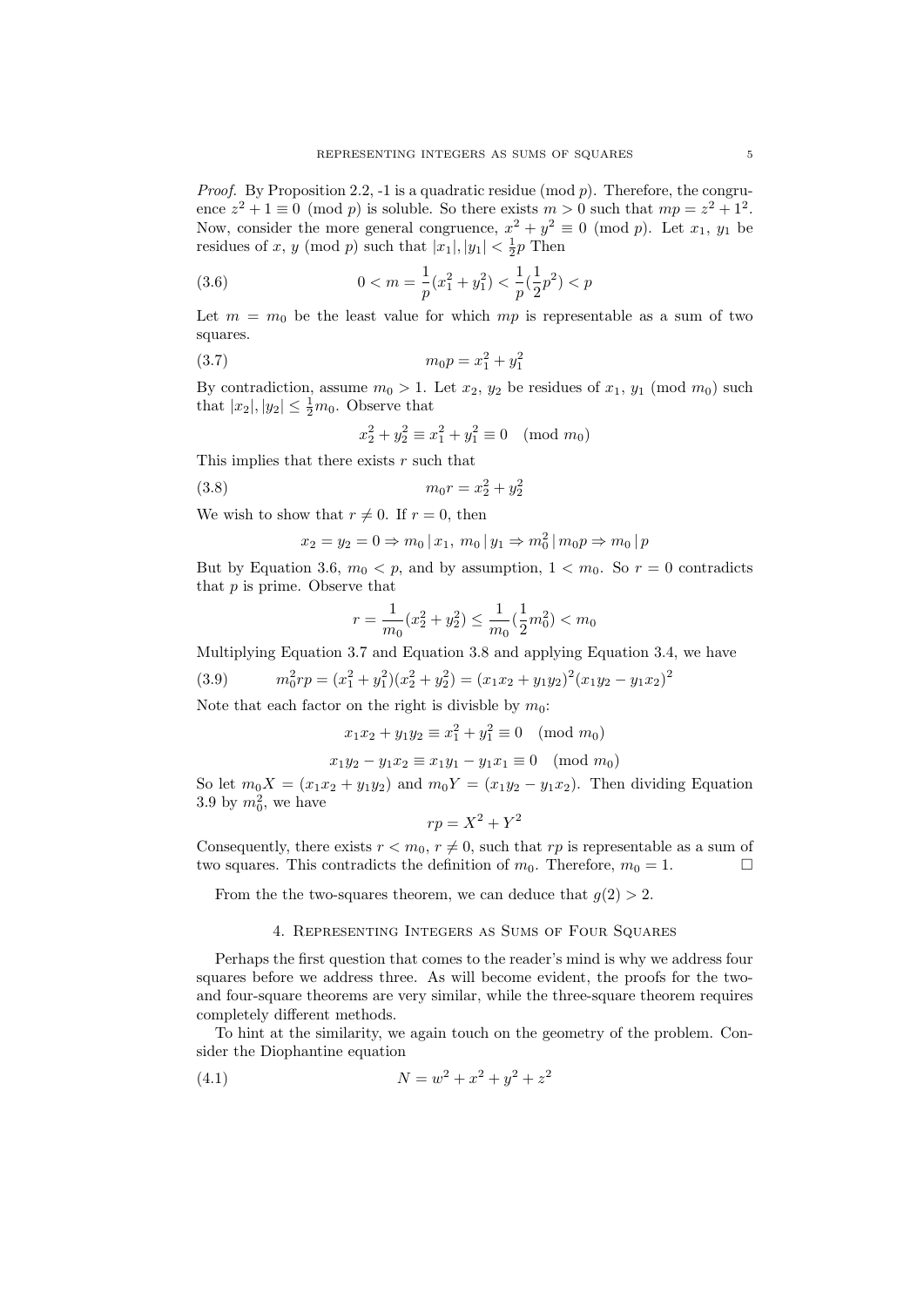and imagine a 4-sphere of radius N, centered at  $(0,0,0,0)$  in  $\mathbb{R}^4$ . Then N can be represented as a sum of four integer squares if and only if there exist integer coordinates  $(w, x, y, z)$  on the 4-sphere. With regard to sign, there are sixteen solutions that are not essentially distinct.

As mentioned in the introduction, all numbers can be represented as a sum of four squares. We formalize this statement thus:

**Theorem 4.2** (Four-Squares Theorem). Any integer is a sum of four squares.

Our work is simplified by an analog to Equation 3.4:

$$
(4.3) \quad (a^2 + b^2 + c^2 + d^2)(A^2 + B^2 + C^2 + D^2) = \begin{array}{c} (aA + bB + cC + dD)^2 & + \\ (aB - bA - cD + dC)^2 & + \\ (aC + bD - cA - dB)^2 & + \\ (aD - bC + cB - dA)^2 & \end{array}
$$

So if each factor in the standard form of a number is representable, then the number itself is representable. Once again, let us examine the standard form of a number N; here, however, N is completely arbitrary. Trivially,  $2 = 1^2 + 1^2 + 0^2 + 0^2$ , so any power of 2 is representable. It immediately follows from Theorem 3.5 that any power of a prime  $p = 4k + 1$  is representable. Thus, in order to prove the above theorem, we must show that any prime of the form  $4k + 3$  is a sum of four squares.

We again employ the 'method of descent,' making the structure of the proof nearly identical to that of the two-squares proof. Just as we did before, we show that a multiple of p is representable from a soluble congruence:  $x^2 + y^2 + 1 \equiv 0$  $p$ . Because the solubility of this congruence is not immediately obvious, however, we prove it in a separate lemma.

**Lemma 4.4.** Suppose  $p = 4k+3$  is prime. The congruence  $x^2 + y^2 + 1 \equiv 0 \pmod{p}$ is soluble.

*Proof.* Consider the congruence in this form:  $x^2 + 1 \equiv -y^2 \pmod{p}$ .  $-1 \equiv p-1$ is a quadratic non-residue modulo  $p = 4k + 3$ . Now that we have proven that a positive quadratic non-residue exists, let z be the least postive non-residue (mod  $p$ ). Trivially,  $z > 1$ . Then there exists a residue w such that  $w + 1 = z$ . Observe that there exists y such that  $z \equiv -y^2 \pmod{p}$ . Therefore, the congruence  $x^2 + 1 \equiv -y^2$  $(\text{mod } p)$  is soluble.

We are now ready for the main proof.

**Theorem 4.5.** A prime  $p = 4k + 3$  is a sum of four squares.

*Proof.* By the previous lemma, the congruence  $x^2 + y^2 + 1 \equiv 0 \pmod{p}$  is soluble. So there exists  $m > 0$  such that  $mp = x^2 + y^2 + 1$ . Now, consider the more general congruence,  $x_1^2 + x_2^2 + x_3^2 + x_4^2 \equiv 0 \pmod{p}$ . Let  $y_i, i \in \{1, 2, 3, 4\}$ , be a residue of  $x_i \pmod{p}$  such that  $|y_i| < \frac{1}{2}p$ . Then

(4.6) 
$$
0 < m = \frac{1}{p} \sum_{i=1}^{4} y_i^2 < \frac{1}{p} (p^2) = p
$$

Let  $m = m_0$  be the least value for which  $mp$  is representable as a sum of four squares.

(4.7) 
$$
m_0 p = y_1^2 + y_2^2 + y_3^2 + y_4^2
$$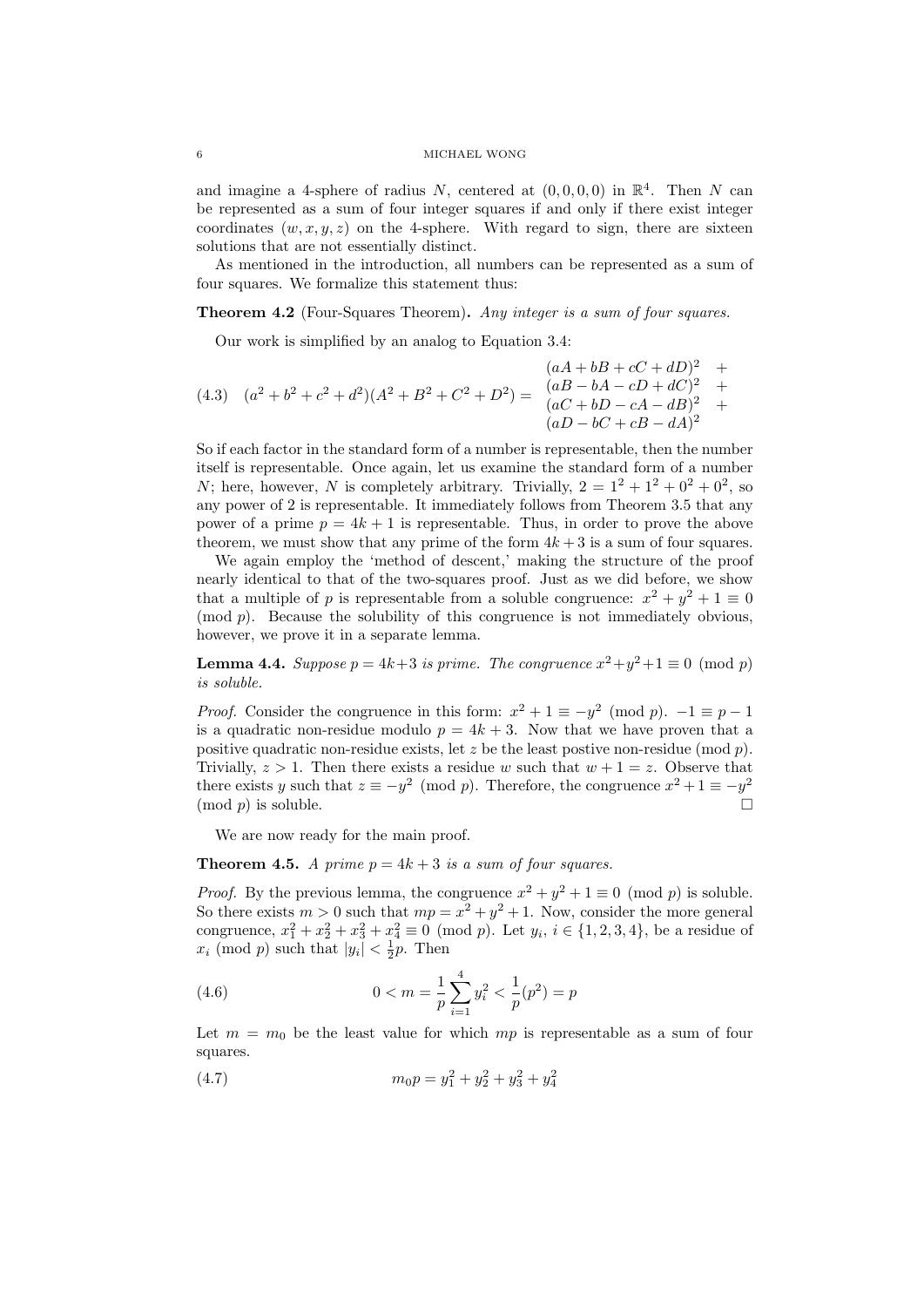By contradiction, assume  $m_0 > 1$ . Let  $z_i$  be a residue of  $y_i \pmod{m_0}$  such that  $|z_i| \leq \frac{1}{2}m_0$ . Observe that

$$
\sum_{i=1}^{4} z_i^2 \equiv \sum_{i=1}^{4} y_i^2 \equiv 0 \pmod{m_0}
$$

This implies that there exists r such that

(4.8) 
$$
m_0 r = z_1^2 + z_2^2 + z_3^2 + z_4^2
$$

We wish to show that  $r \neq 0$ . If  $r = 0$ , then

$$
\forall i, z_i = 0 \Rightarrow m_0 \, | \, y_i \Rightarrow m_0^2 \, | \, m_0 p \Rightarrow m_0 \, | \, p
$$

But by Equation 4.6,  $m_0 < p$ , and by assumption,  $1 < m_0$ . So  $r = 0$  contradicts that  $p$  is prime. Observe that

$$
r = \frac{1}{m_0} \sum_{i=1}^{4} z_i^2 \le \frac{1}{m_0} (m_0^2) = m_0
$$

But we want to show that r is *strictly* less than  $m_0$ . If  $r = m_0$ , then  $|z_i| = \frac{1}{2}m_0$ and  $\sum_{i=1}^{4} z_i^2 \equiv 0 \pmod{m_0^2}$ . Now,  $|z_i| = \frac{1}{2}m_0$  implies that  $z \equiv \frac{1}{2}m_0 \equiv -\frac{1}{2}m_0$ (mod  $m_0$ ). Recall  $z_i \equiv y_i \pmod{m_0}$ . Therefore,

$$
m_0 | y_i - z_i, m_0 | y_i + z_i \Rightarrow m_0^2 | y_i^2 - z_i^2 \Rightarrow y_i^2 \equiv z_i^2 \pmod{m_0^2}
$$

Then  $\sum_{i=1}^{4} y_i^2 \equiv \sum_{i=1}^{4} z_i^2 \equiv 0 \pmod{m_0^2}$ . So  $m_0^2 | m_0 p$ , which implies  $m_0 | p$ . As before, this contradicts that  $p$  is prime. Now, multiplying Equation 4.7 and Equation 4.8 and applying Equation 4.3, (4.9)

$$
(y_1z_1 + y_2z_2 + y_3z_3 + y_4z_4)^2 + m_0^2rp = (y_1^2 + y_2^2 + y_3^2 + y_4^2)(z_1^2 + z_2^2 + z_3^2 + z_4^2) = \begin{cases} (y_1z_1 + y_2z_2 + y_3z_3 + y_4z_4)^2 + (y_1z_2 - y_2z_1 - y_3z_4 + y_4z_3)^2 + (y_1z_3 + y_2z_4 - y_3z_1 - y_4z_2)^2 + (y_1z_4 - y_2z_3 + y_3z_2 - y_4z_1)^2 \end{cases}
$$

Note that each factor on the right is divisble by  $m_0$ :

$$
y_1 z_1 + y_2 z_2 + y_3 z_3 + y_4 z_4 \equiv y_1^2 + y_2^2 + y_3^2 + y_4^2
$$
  
\n
$$
y_1 z_2 - y_2 z_1 - y_3 z_4 + y_4 z_3 \equiv y_1 y_2 - y_2 y_1 - y_3 y_4 + y_4 y_3 \equiv 0 \pmod{m_0}
$$

and similarly for the other two factors. Then dividing Equation 4.9 by  $m_0^2$ , we have

$$
rp = X_1^2 + X_2^2 + X_3^2 + X_4^2, \ X_i \in \mathbb{Z}
$$

So there exists  $r < m_0$ ,  $r \neq 0$ , such that rp is representable as a sum of four squares. This contradicts the definition of  $m_0$ . Therefore,  $m_0 = 1$ .

From the four-square theorem, we deduce that  $g(2) \leq 4$ .

## 5. Representing Integers as Sums of Three Squares

To prove finally that  $g(2) = 4$ , we must show that certain numbers cannot be represented as sums of three squares. To start, consider the Diophantine equation (5.1)  $N = x^2 + y^2 + z^2$ 

We suspect that the parities of  $x, y$ , and  $z$  give rise to distinct sets of representable numbers. Three variables, each with two possibilites for partiy, yield eight possibile sets of values for N. Thus, we are naturally lead to consider the sum in Equation 5.1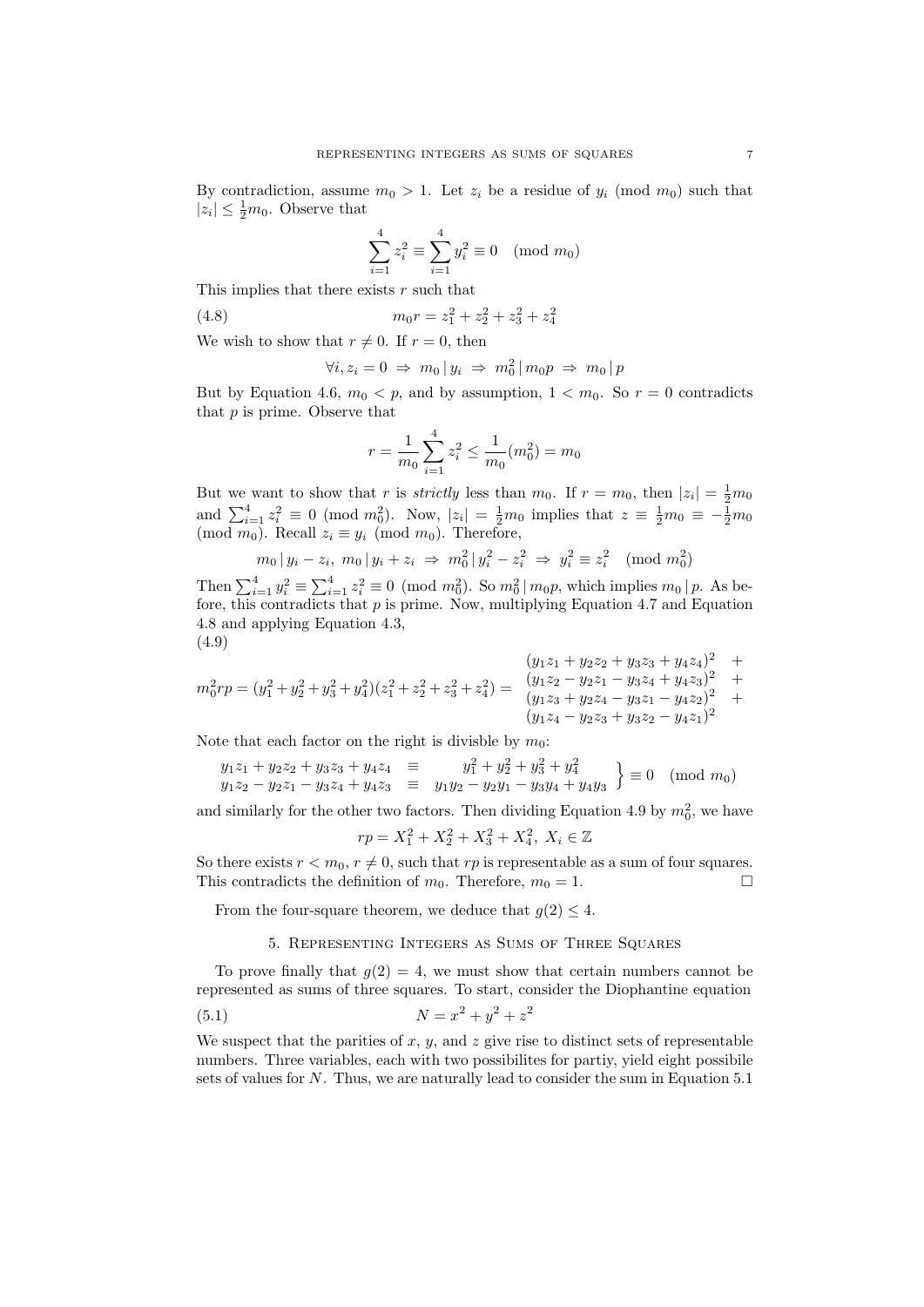### 8 MICHAEL WONG

to the modulus 8. Clearly, if n is even, then  $n^2$  is congruent to 0 or 4 (mod 8). It remains to show the possible congruences where  $n$  is odd.

**Lemma 5.2.** If n is odd, then  $n^2 \equiv 1 \pmod{8}$ .

*Proof. n* is odd implies that  $n + 1$  and  $n - 1$  are even. Consider the equation

$$
n^2 - 1 = 4(\frac{n+1}{2})(\frac{n-1}{2})
$$

Now,  $\left(\frac{n+1}{2}\right)$  and  $\left(\frac{n-1}{2}\right)$  are consecutive integers. So either  $\left(\frac{n+1}{2}\right)$  or  $\left(\frac{n-1}{2}\right)$  is even. Therefore,  $n^2 - 1 \equiv 0 \pmod{8}$ , implying  $n^2 \equiv 1 \pmod{8}$ .

By these considerations, we can directly calculate the possible congruences for a sum of three squares:

(5.3) 
$$
x^{2} + y^{2} + z^{2} \equiv \begin{cases} 0 \text{ or } 4 & \text{if } x, y, z \text{ even} \\ 1 \text{ or } 5 & \text{if } x, y \text{ even} \\ 2 \text{ or } 6 & \text{if } x \text{ even} \\ 3 & \text{if } x, y, z \text{ odd} \end{cases} \pmod{8}
$$

Because 7 is not a residue (mod 8), no number of the form  $8k+7$  can be represented as a sum of three squares. This conclusion is sufficient to prove that  $g(2) = 4$ . But to show which numbers are representable, we must prove a stronger theorem.

**Theorem 5.4.** No number  $N = 4^n(8k + 7)$ , where  $n \in \mathbb{N}$  and  $k \in \mathbb{Z}$ , is the sum of three squares.

Proof. By contradiction, assume

(5.5) 
$$
N = 4^{n}(8k + 7) = x^{2} + y^{2} + z^{2}
$$

where x, y, and z are integers. Let  $n = n_0$  be the least power for which N is representable. Note that  $n_0 > 0$ , for if  $n_0 = 0$ , then  $N = (8k + 7) \equiv 7 \pmod{8}$ . Now, by Equation 5.3, N is even and  $4 | N$  implies that x, y, and z are even. So let  $X = \frac{1}{2}x$ ,  $Y = \frac{1}{2}y$ , and  $Z = \frac{1}{2}z$ . Then dividing Equation 5.5 by 4, we have

$$
N = 4^{n_0 - 1}(8k + 7) = X^2 + Y^2 + Z^2
$$

implying  $n = n_0 - 1$  is a power for which N is representable. This contradicts the definition of  $n_0$ . Therefore, N is not representable.

We assert that all numbers *not* of the form  $4^n(8k + 7)$  are representable. Combining this statement with the previous theorem, we can formulate a criterion for three-square representability:

**Theorem 5.6** (Three-Squares Theorem). A number  $N$  is a sum of three squares if and only if N is not of the form  $4^n(8k + 7)$ .

Unfortunately, there is no elementary proof for the remaining half of this theorem because no identity like Equation 3.4 or Equation 4.3 exists for three squares. For a counterexample, take any number congruent to 3 and any number congruent to 5 (mod 8). Trivially,  $3 = 1^2 + 1^2 + 1^2$ , and  $5 = 2^2 + 1^2 + 0^2$ . However,  $3 \cdot 5 = 15 \equiv 7$ (mod 8), which we just declared to be not representable. Consequently, the proof requires methods we have not discussed thus far. We simply leave it as a topic for further investigation, providing only a brief outline to serve as a starting point.

The proof we have in mind is based on the theory of *quadratic forms*, viewed through the lens of linear algebra. The following is a list of informal definitions of the principal terms.